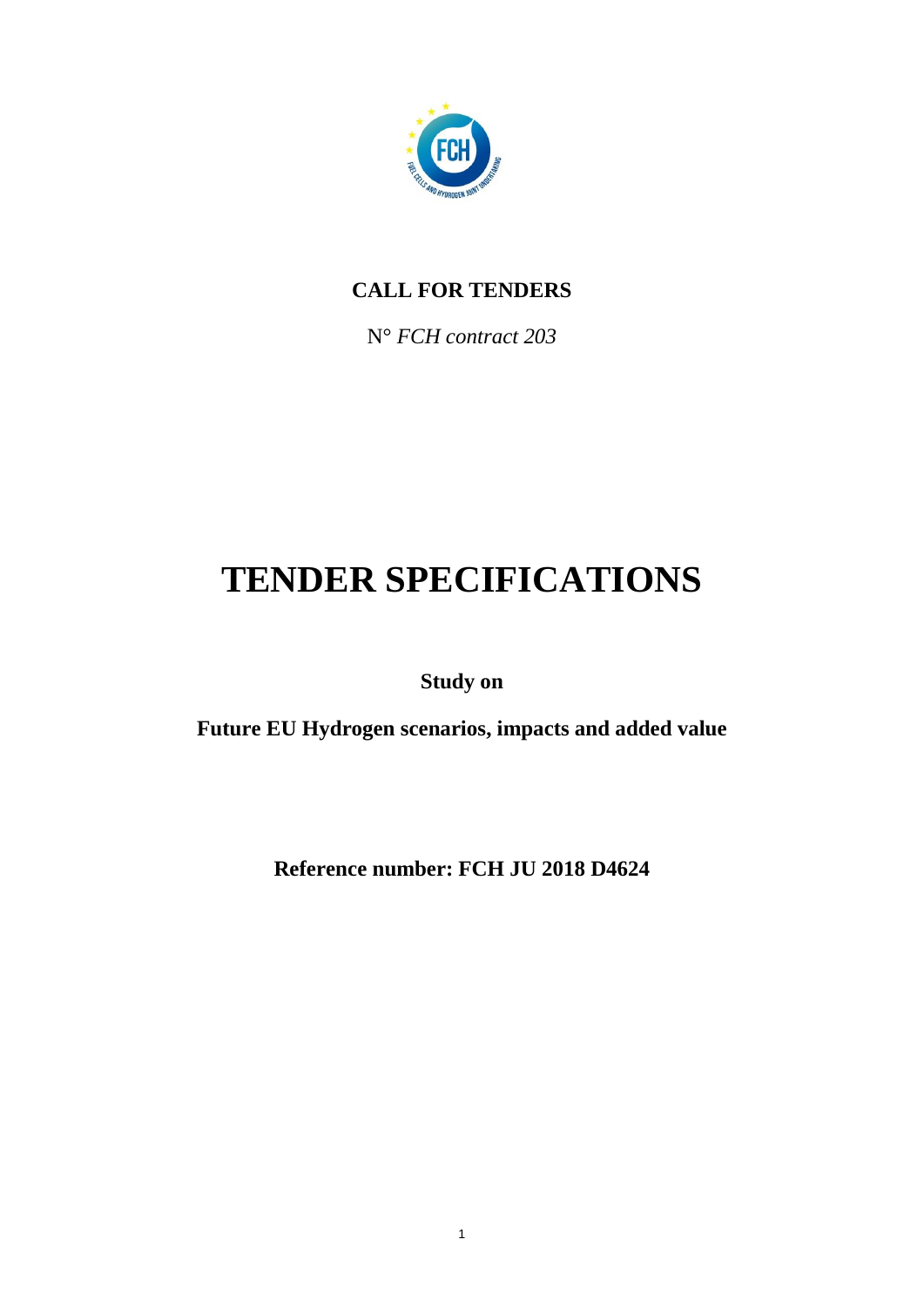# **TABLE OF CONTENTS**

<span id="page-1-0"></span>

| 1. |  |
|----|--|
|    |  |
|    |  |
|    |  |
|    |  |
|    |  |
|    |  |
|    |  |
|    |  |
|    |  |
|    |  |
| 2. |  |
|    |  |
|    |  |
|    |  |
|    |  |
|    |  |
| 3. |  |
|    |  |
|    |  |
| 4. |  |
|    |  |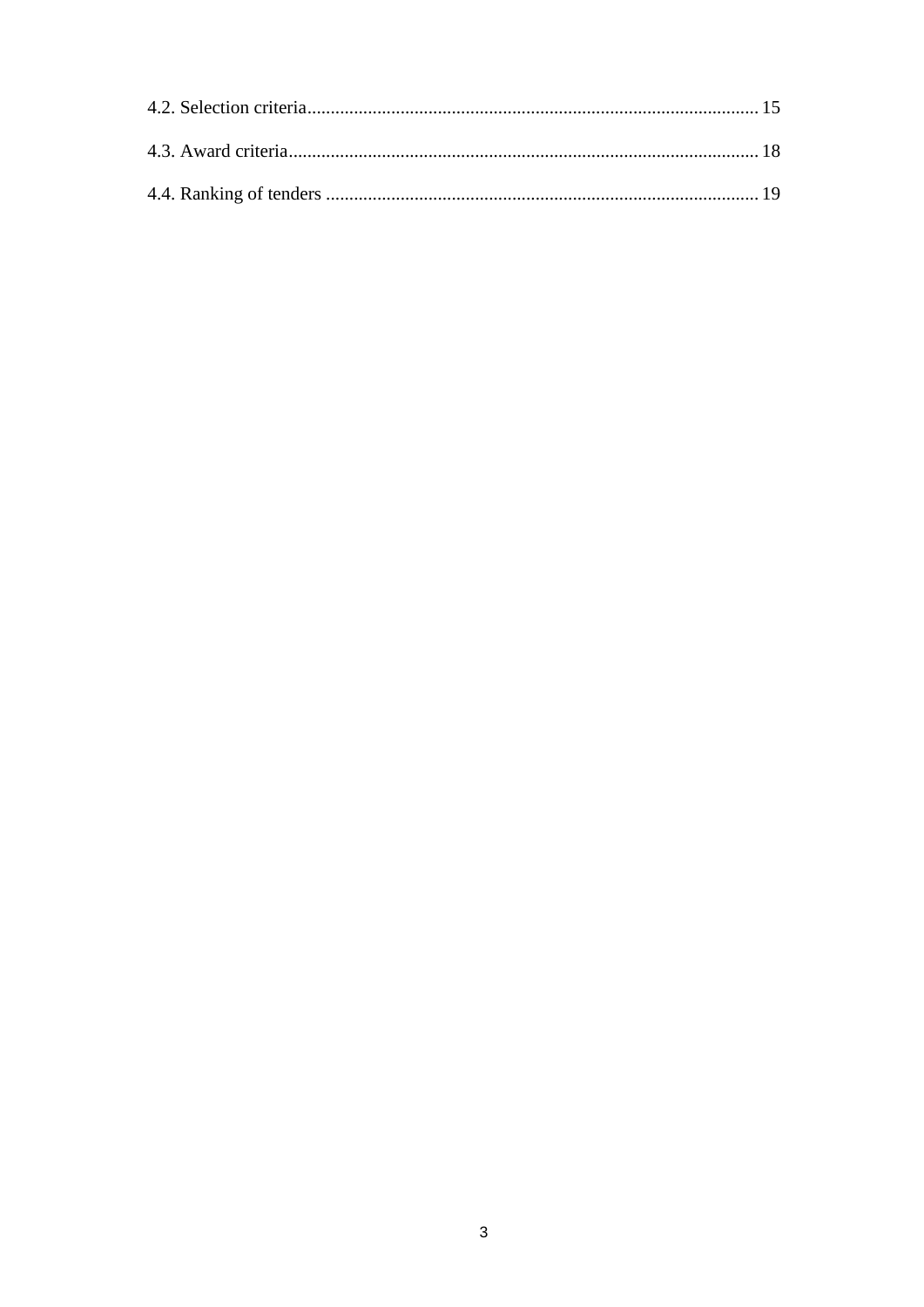#### <span id="page-3-0"></span>**1. INFORMATION ON TENDERING**

## <span id="page-3-1"></span>**1.1. Participation**

Participation in this procurement procedure is open on equal terms to all natural and legal persons coming within the scope of the Treaties, as well as to international organisations.

It is also open to all natural and legal persons established in **Overseas Countries and Territories** (OCT) as listed in the Annex II of the TFEU; and to all natural and legal persons established in Iceland, Norway and Lichtenstein, as per the EEA Agreement<sup>1</sup>.

For British candidates or tenderers:

Please be aware that after the UK's withdrawal from the EU, the rules of access to EU procurement procedures of economic operators established in third countries will apply to candidates or tenderers from the UK depending on the outcome of the negotiations. In case such access is not provided by legal provisions in force, candidates or tenderers from the UK could be rejected from the procurement procedure.

#### <span id="page-3-2"></span>**1.2. Contractual conditions**

The tenderer should bear in mind the provisions of the draft contract, which specifies the rights and obligations of the contractor, particularly those on **payments, performance of the contract, confidentiality, intellectual property and checks and audits**.

#### <span id="page-3-3"></span>**1.3. Contract Duration**

The service contract resulting from this call for tender will enter into force on the date on which it is signed by the last contracting party.

The service contract will have a maximum duration of 6 months from the date on which it enters into force.

The service contract must be signed by the contractor first and returned to the contracting authority.

#### <span id="page-3-4"></span>**1.4. Volume of the contract**

The global value of the service contract is estimated to be **no more than 200,000 EUR** over the maximum possible duration of 6 months.

# <span id="page-3-5"></span>**1.5. Variants**

 $\overline{a}$ 

Variants are not allowed. Tenderers may not submit bids for only part of the services required.

Art. 65 of the EEA Agreement, Annex XVI and Art. 7 of Protocol 1 to this Agreement.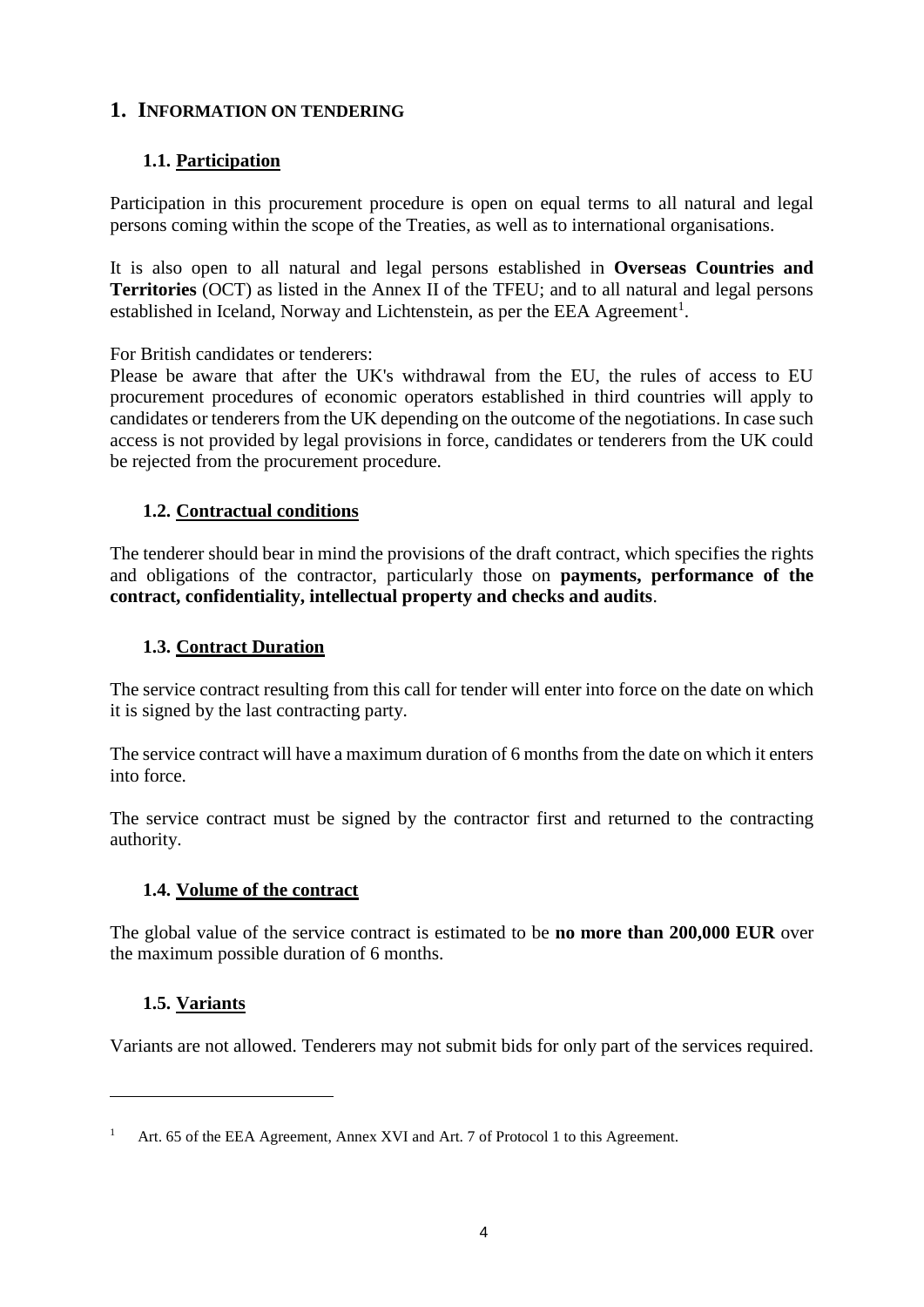#### <span id="page-4-0"></span>**1.6. Compliance with applicable law**

The tender must comply with applicable environmental, social and labour law obligations established by Union law, national legislation, collective agreements or the international environmental, social and labour conventions listed in Annex X to Directive  $2014/24/EU^2$ .

#### <span id="page-4-1"></span>**1.7. Joint tenders**

A joint tender is a situation where a tender is submitted by a group of economic operators (natural or legal persons). Joint tenders may include subcontractors in addition to the members of the group.

In case of joint tender, all members of the group assume joint and several liability towards the Contracting Authority for the performance of the contract as a whole, i.e. both financial and operational liability. Nevertheless, tenderers must designate one of the economic operators as a single point of contact (the leader) for the Contracting Authority for administrative and financial aspects as well as operational management of the contract.

After the award, the Contracting Authority will sign the contract either with all members of the group, or with the leader on behalf of all members of the group, authorised by the other members via powers of attorney.

#### <span id="page-4-2"></span>**1.8. Subcontracting**

Subcontracting is permitted but the contractor will retain full liability towards the Contracting Authority for performance of the contract as a whole.

Tenderers are required to identify all subcontractors whose share of the contract is above 10% and/or whose capacity is necessary to fulfil the selection criteria. Please note that if subcontractors are proposed, the declaration relating to the exclusion criteria must be provided by each of them.

During contract performance, the change of any subcontractor identified in the tender or additional subcontracting will be subject to prior written approval of the Contracting Authority.

#### <span id="page-4-3"></span>**1.9. Structure and content of the tender**

The tenders must be presented as follows:

 $\overline{a}$ 

#### **Part A: Identification of the tenderer** (see section 1.10)

**Part B: Non-exclusion** (see section 4.1)

**Part C: Selection** (see section 4.2)

<sup>2</sup> Directive 2014/24/EU of the European Parliament and of the Council of 26 February 2014 on public procurement and repealing Directive 2004/18/EC (OJ L 94, 28.3.2014, p. 65).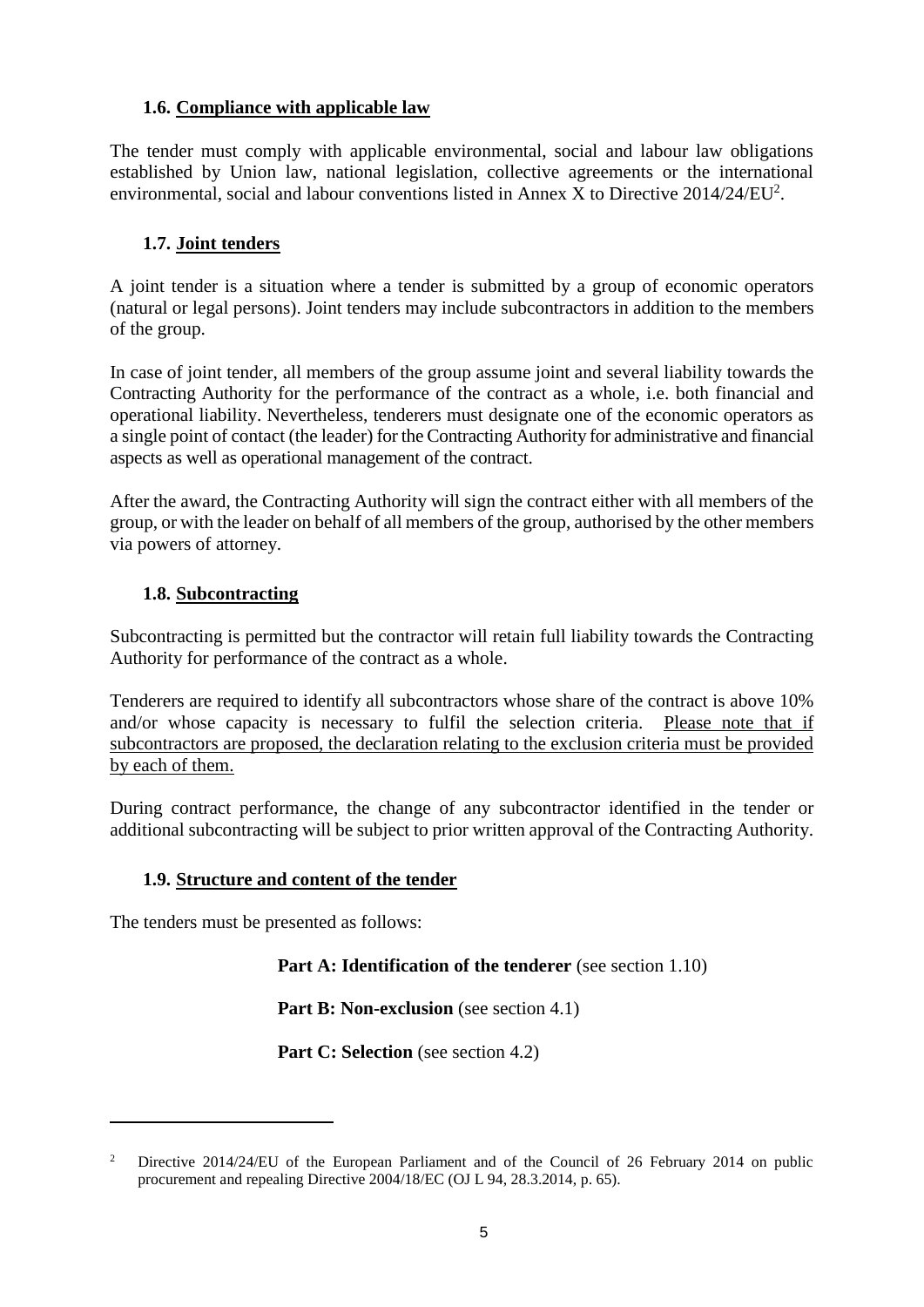#### **Part D: Technical offer**

The technical offer must cover **all aspects and tasks** required in the technical specifications and provide all the information needed to apply the award criteria. Offers deviating from the requirements or not covering all requirements may be rejected on the basis of non-compliance with the tender specifications and will not be evaluated.

#### **Part E: Financial offer**

The price for the tender must be quoted in euro. Tenderers from countries outside the euro zone have to quote their prices in euro. The price quoted may not be revised in line with exchange rate movements. It is for the tenderer to bear the risks or the benefits deriving from any variation.

Prices must be quoted free of all duties, taxes and other charges, including VAT, as the FCH 2 JU is exempt from such charges under Articles 3 and 4 of the Protocol on the privileges and immunities of the European Union. The amount of VAT may be shown separately.

The quoted price must be a fixed amount which includes all charges (including travel and subsistence). Travel and subsistence expenses are not refundable separately.

#### **A breakdown of the price per output (result) must be included in the quoted price.**

#### **In case of joint tenders and /or subcontracting, the breakdown shall include the division of costs per consortium partner / subcontractor.**

The tenderers shall give an indicative repartition of the price between different categories of costs (staff, travel including accommodation and per diem costs, publication costs, etc.) and the tasks/roles of the various staff members involved in the project.

#### **Assessment of the price:**

The **total price for all tasks** presented in the financial offer will be taken into consideration at the calculation of the tenderer's total score, in accordance with the ranking formula described in Section 4.4 (Ranking of Tenders) of this document.

#### <span id="page-5-0"></span>**1.10. Identification of the tenderer**

The tender must include a **cover letter** signed by an authorised representative presenting the name of the tenderer (including all entities in case of joint tender) and identified subcontractors if applicable, and the name of the single contact point (leader) in relation to this procedure.

In case of joint tender, the cover letter must be signed either by an authorised representative for each member, or by the leader authorised by the other members with powers of attorney. The signed powers of attorney must be included in the tender as well. Subcontractors that are identified in the tender must provide a letter of intent signed by an authorised representative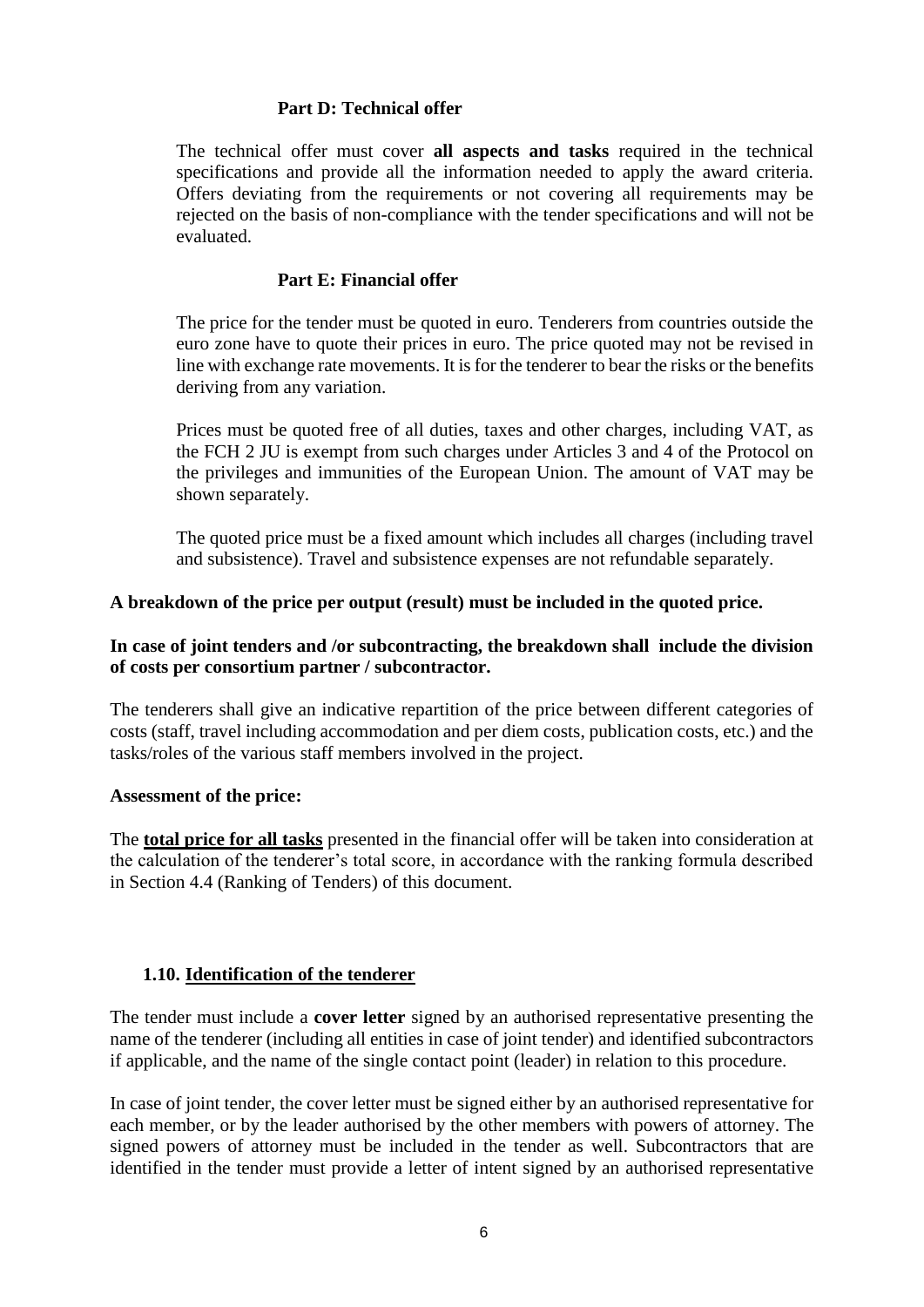stating their willingness to provide the services presented in the tender and in line with the present tender specifications.

All tenderers (including all members of the group in case of joint tender) must provide a signed Legal Entity Form with its supporting evidence. The form is available on: [http://ec.europa.eu/budget/contracts\\_grants/info\\_contracts/legal\\_entities/legal\\_entities\\_en.cfm](http://ec.europa.eu/budget/contracts_grants/info_contracts/legal_entities/legal_entities_en.cfm)

Tenderers that are already registered in the FCH 2 JU's accounting system (i.e. they have already been direct contractors) must provide the form but are not obliged to provide the supporting evidence.

The tenderer (or the leader in case of joint tender) must provide a Financial Identification Form with its supporting documents. Only one form per tender should be submitted. No form is needed for subcontractors and other members of the group in case of joint tender. The form is available on: [http://ec.europa.eu/budget/contracts\\_grants/info\\_contracts/index\\_en.cfm.](http://ec.europa.eu/budget/contracts_grants/info_contracts/index_en.cfm)

# <span id="page-6-0"></span>**2. TECHNICAL SPECIFICATIONS**

 $\overline{a}$ 

# <span id="page-6-1"></span>**2.1. Context and background information**

Europe is facing an ambitious challenge trying to meet its targets on decarbonising large sectors of the economy by 2050 and meet the Paris Climate Agreement goals. The role of hydrogen as a necessary enabler in this energy transition at EU level requires a clear roadmap that presents the societal, environmental and macro-economic impacts, e.g. creation of jobs, forecasts of investment and sales, and level of CO2 abatement, amongst others. This roadmap will serve to communicate to key stakeholders and decision makers the impact of hydrogen when implemented at large scale.

The study "Hydrogen: Scaling Up"<sup>3</sup> from the Hydrogen Council, published in November 2017, lays out a vision for the role that hydrogen can play in the worldwide economy up to 2050. It contains an assessment of the socio-economic impacts derived from this increased role of hydrogen, e.g. jobs created, investments needed, annual sales, market penetration. Furthermore, this is done at the level of each major application, thereby quantifying the impact in different sectors in the economy.

With a view to better highlight the potential of hydrogen to EU decision makers, it is necessary to zoom in on the effects of this scenario in the EU. This will illustrate the alignment with the EU's strategy to boost jobs, growth and investment (see *Europe 2020: A European Strategy for*  Smart, Sustainable, and Inclusive Growth)<sup>4</sup>, focused on five goals in the areas of employment, innovation, education, poverty reduction and climate/energy and the *European Energy Union,*  which contributes to build the so-called 'green growth', by taking into account simultaneously

<sup>3</sup> Available at:<http://hydrogencouncil.com/wp-content/uploads/2017/11/Hydrogen-scaling-up-Hydrogen-Council.pdf>

<sup>4</sup> More information on Europe 2020 can be found on the European Commission's website: http://ec.europa.eu/europe2020/index\_en.htm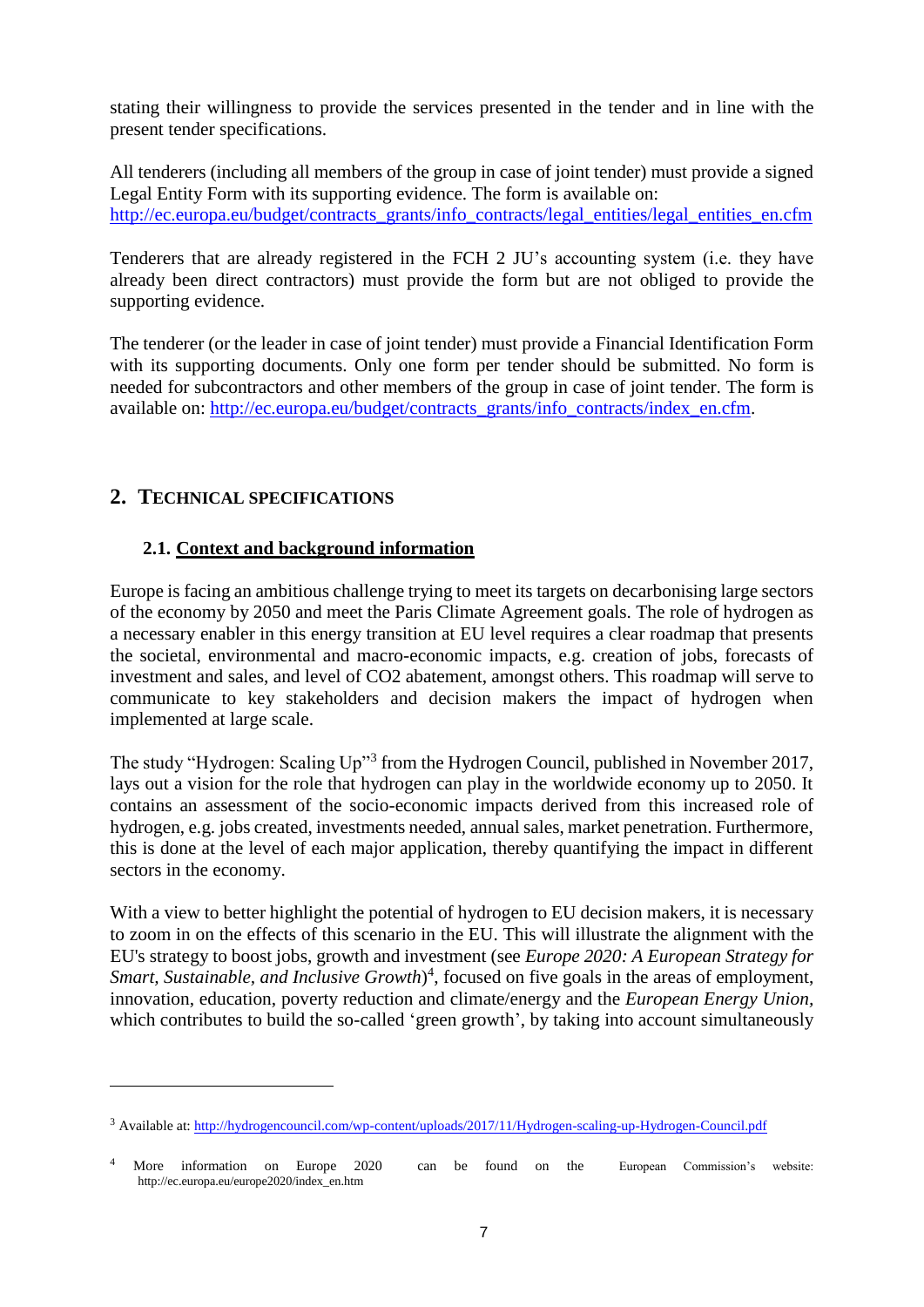the complementarity of both short-term economic growth and long-term environmental sustainability.

It is also important to highlight the competitive advantages of hydrogen with respect to other alternative options currently being proposed in the energy transition, such as biomass, biogas and electrification using exclusively battery technology. The question of whether hydrogen is really needed to help the Union achieve its decarbonisation goals, or whether this can in practice be done with other solutions, has not been properly addressed to date.

The Fuel Cells and Hydrogen Joint Undertaking (FCH JU) is a unique public private partnership between the European Commission, European industry and European research organisations aiming at supporting research, technological development and demonstration (RTD) activities in FCH technologies in Europe. Established by a Council Regulation on 30 May 2008 as a catalyst for innovation and commercialization, the FCH JU was succeeded by the current second phase (FCH 2 JU) with a renewed mandate in 2014 under the framework of the Horizon 2020 research and innovation programme.

# <span id="page-7-0"></span>**2.2. Objectives of the study**

The main objectives of the proposed study are twofold:

(i) to build a convincing scenario for the level of introduction of hydrogen at large scale in the European Union until 2050 and quantify its impact; and

(ii) to compare hydrogen with other alternative solutions to decarbonise specific applications and establish to what extent hydrogen is needed to achieve EU goals.

Each of these two separate and related objectives is treated next.

#### 1. Roadmap and impact

Regarding the roadmap, three scenarios are to be considered:

- Do-nothing, whereby direct support for hydrogen is withdrawn and the regulatory framework fails to provide incentives for the commercialisation of hydrogen and fuel cell products
- Business as usual (BAU), whereby policies and other soft measures in place continue evolving in the current form
- Ambitious scenario, to be largely based on the Hydrogen Council report, given the high level of buy-in from EU based industry

It is expected that this study will be instrumental in providing key input to policy makers as they evaluate the potential impact that a growing hydrogen demand can have in the EU society and economy, as illustrated by the impact from the ambitious scenario. As such, a key objective is to present a set of realistic figures for the impact of the growth of hydrogen in the EU in the 2030 and 2050 time horizon. At the same time, these impacts need to be put in contrast to the figures emerging from the other two scenarios (do-nothing and BAU).

The proposed study shall address at least the following specific objectives: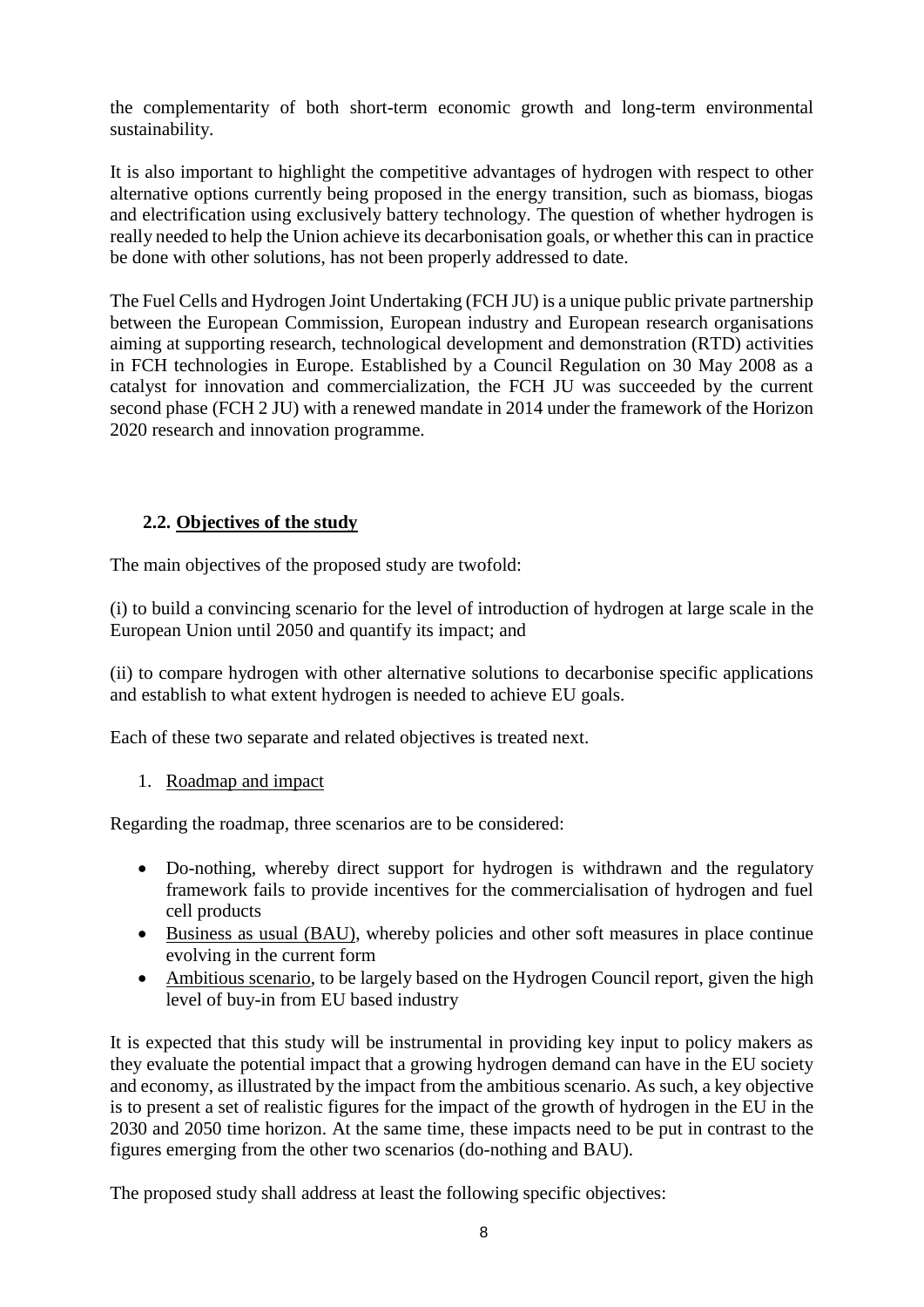- $\bullet$  Build a realistic scenario for 2030 and 2050 for the EU in line with EU CO2 emission reduction targets
- Quantify the level of demand for hydrogen and fuel cells for the various major sectors in the economy responsible for GHG emissions, and the ramp-up rates in each.
- Provide key data figures from this roadmap on the following aspects:
	- o Societal: job creation
	- o Macro-economic: economic growth rates, trade balance particularly on energyrelated imports, forecast annual sales of hydrogen and fuel cell-based products and related required investments
	- o Environmental: reduction of GHG and pollutant emissions

All figures and specific quantification of impact must be related to 2030 and 2050 as target dates. They must be addressed for each of the three scenarios.

In this regard, it is considered of importance to evaluate the differences between what can be regarded as the two extreme scenarios (and the BAU as well), in order to inform decision makers of the pros/cons for each. The contrast between the potential benefits of supporting actions/policies that trigger market opportunities of a certain size and the downsides of inaction (or limited action in the BAU scenario) must be properly illustrated for the hydrogen sector.

In addition, such an assessment must take into account the fact that the fuel cell and hydrogen sector interacts closely with a number of other sectors. Therefore, in assessing the impact of the scenarios in these sectors, the contractor should not only look at the direct impact in the FCH segment of the economy but also the overall/net impact. The applicants must explain in its tender how it proposes to make this assessment.

#### 2. Benchmark comparison

The ambitious scenario built to fulfil the first objective will gain credibility to the degree to which hydrogen is shown to be a requirement *sine qua non* the EU cannot achieve its goals. This may well be the case for a number of applications, but certainly to varying degrees depending on their specific requirements and the limitations of other potential clean solutions.

In practice, this should be achieved in two major ways for all applications in which hydrogen is identified as playing a major role:

- Producing a simple, easy to follow set of slides that provide intuitive arguments targeting non-technical people, mainly decision makers
- Providing the underlying data that back up those arguments

Therefore, a benchmark comparison between competing alternative technologies for the applications covered in the Hydrogen Council report referred to herein above must be conducted. More details on the types of issues and questions to be covered herein are dealt with under section 2.4 Tasks.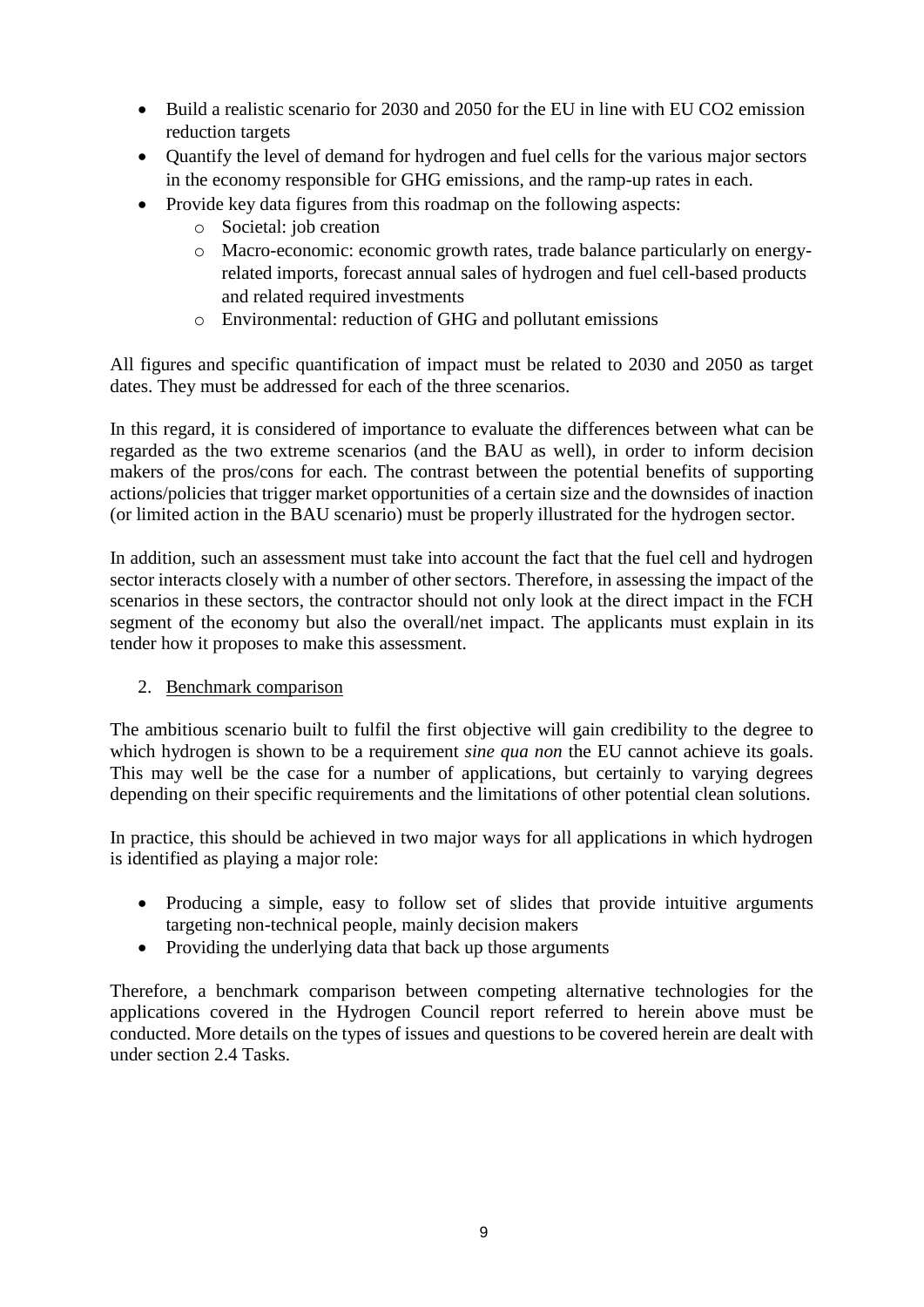# <span id="page-9-0"></span>**2.3. Methodology**

The tenderer shall explain the methodology it proposes in order to achieve the objectives of the study and carry out the tasks to be performed. The tenderer must also ensure that the data used **is suitable for publication** by the FCH 2 JU, and provide appropriate references of the sources use, if applicable.

When outlining their methodology, tenderers shall identify possible difficulties/risks and propose effective ways of addressing them, should they materialise.

For the purposes of consistency, this study should follow up from the scenarios built in the Hydrogen Council. However, tenderers should build their own data sets, and count on not having access to any data from that study other than what is already publicly available.

Because of the short delivery time envisaged for this study, tenderers should expect frequent communication with the FCH 2 JU Programme Office; a specific proposal on how to implement this aspect must be included in the tender offer. Oversight and follow-up of progress will be made by the Programme Office. Representatives from the founding members of the FCH 2 JU (European Commission, Hydrogen Europe and Hydrogen Europe Research) may also be appraised of the progress and provide input during the study.

# <span id="page-9-1"></span>**2.4. Tasks**

The contractor is expected to cover in the study at least the following key tasks:

#### Task 1 - Roadmap:

- Build a realistic scenario for the large-scale use of hydrogen and fuel cells, using EU goals for 2030 and 2050 as reference points. This should take into account the seven roles of hydrogen as laid out the Hydrogen Council report referred to herein above;
- Derive from that scenario key socio-economic and environmental impact figures, including but not limited to:
	- o Volume of hydrogen demand and market share in major sectors in the economy
	- o Job creation at EU level;
	- o Amount and cost of CO2 abatement derived from the above level of hydrogen demand;
	- o Reduction in pollutant emissions;
	- o Investments needed;
	- o Health benefits;
	- o Trade balance, particularly with respect to energy imports (e.g. oil, gas);
- Assess the same set of socio-economic impacts under the other two scenarios, with particular attention to job and wealth creation/loss.

#### Task 2 - Benchmark comparison

• Conduct a benchmark comparison between hydrogen and other competing technologies, such as batteries, biomass, biogas. This task must cover all major sectors (e.g. heating for buildings, transport, etc...) and their respective individual applications (e.g. cars, buses, trucks, maritime, trains, etc. within the transport sector) covered in the Hydrogen Council report;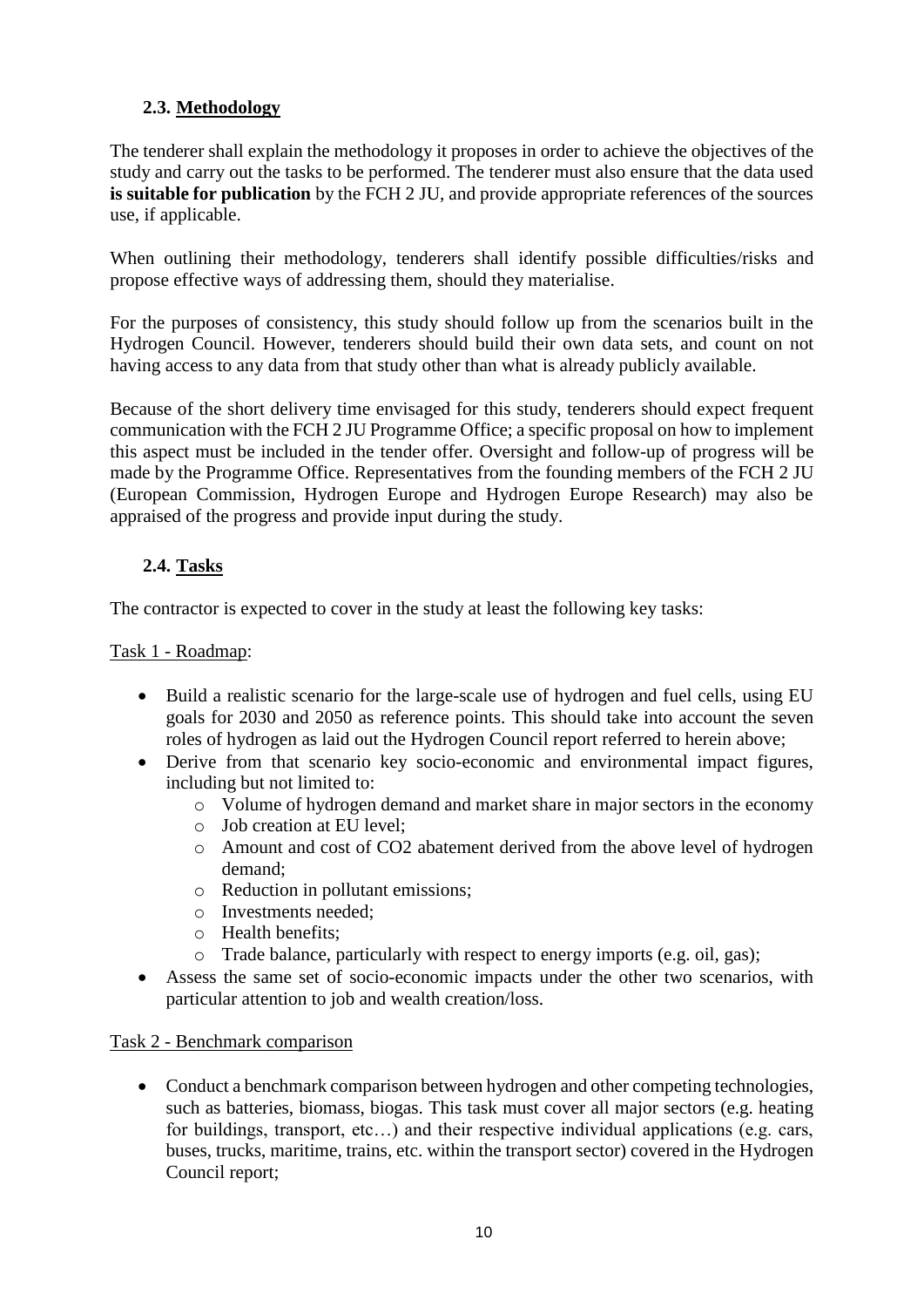- As a corollary to the previous point, proposers must illustrate what a right mix between the different options could look like, since hydrogen is expected to play a role but as part of a portfolio of solutions.
- Produce a set of non-technical, intuitive arguments for the need for hydrogen in each of the major sectors and their respective individual applications;
- Provide the underlying figures that reinforce the arguments made in the previous point.

By way of example, the following issues illustrate the kinds of questions that should be covered in the study. They generally relate to intrinsic limitations of other technology solutions when taken to be implemented at large scale.

- 1. According to International Energy Agency (IEA) estimates, by 2050 the share of r**enewable energy sources** (RES) will triple, covering 2/3 of electric generation. Can this level of supply be matched with fluctuating demand (intra-day and intra-seasonal) flexibly using storage options that do not include hydrogen (i.e. mainly batteries)?
- 2. Heating for all uses (residential, industrial and commercial) contributes a higher share than transport in terms of CO2 emissions. In practical terms, will a combination of green electricity, biomass and biogas be sufficient to meet all of this demand in the future? This question should look at the issues that arise when these solutions are considered at scale (i.e. infrastructure); for instance, looking simply at residential heating electrical heat pumps on their own would require a grid with severe overcapacity built in to meet peak demands that would rarely be used. Is it reasonable to expect that such a grid will be put in place?
- 3. The conversion of road transport (i.e. cars, trucks, buses) to zero emission powertrains poses several challenges. The feasibility of the electrification with batteries comes up against the space constraints depending on the vehicle under consideration, i.e. the heavier the vehicle and the longer autonomy required for the customer, the harder it becomes. Another challenge is the infrastructure: is it reasonable to expect service stations with 100 parking spots offering 200kW (i.e. fast) chargers every 40-50km along the major roadways in the EU? Due to the impact of BEVs on the power grid, what limitations exist and to what degree do they open the door for electric powertrains based on hydrogen fuel cells?

For each sector and applications thereof, there exist open questions of this type that must be addressed to assess the potential need for the use of hydrogen. In addition, these roles of hydrogen must be communicated effectively to stakeholders.

#### <span id="page-10-0"></span>**2.5. Indicative Calendar**

| Evaluation                                  | By the end of March 2018  |
|---------------------------------------------|---------------------------|
| Signature of contract                       | $28/03/2018 - 09/04/2018$ |
| Intermediate report in a publishable format | 15 May 2018               |
| Final report in a publishable format        | 31 July 2018              |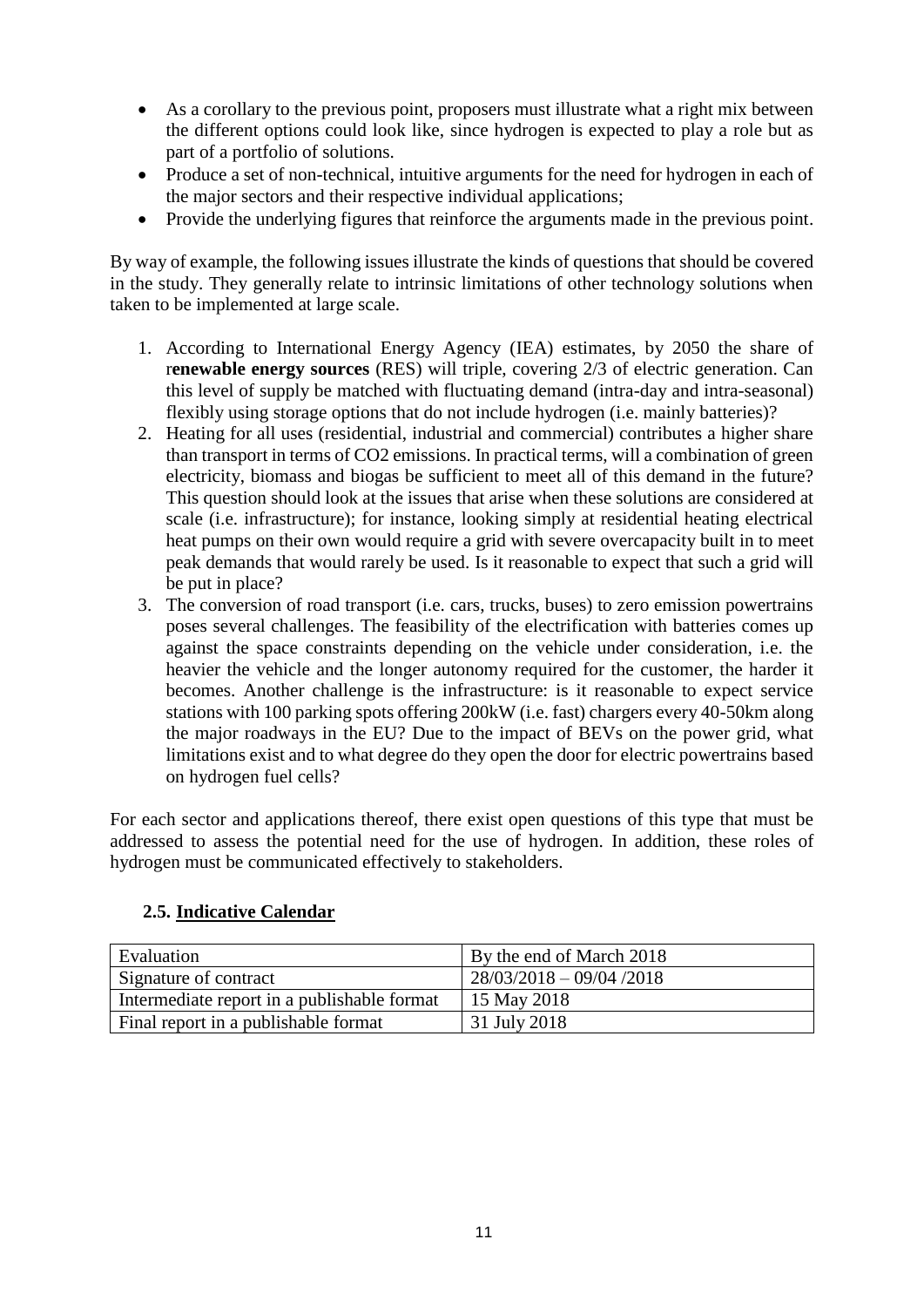# <span id="page-11-0"></span>**3. CONTENT**

## <span id="page-11-1"></span>**3.1. Deliverables**

The contractor must deliver the following deliverables:

1. Intermediate deliverables (by  $15<sup>th</sup>$  of May):

- An **intermediate report** in publishable format that compiles the conclusions of the task related to the roadmap. The report must be delivered in a neutral document (e.g. MS-Word or a similar format.)
- This intermediate report must be accompanied by a short **MS-Powerpoint slidepack** that summarises the results up to that point, with particular emphasis on the impact figures (job creation, level of demand for hydrogen, etc…)
- 2. Final deliverables (due in 6 months after signature of the contract):
	- A **final publishable report** that gathers the results of all of the tasks mentioned above. The report must be delivered in a neutral document (e.g. MS-Word or a similar format.)
	- Together with the final report, a short MS-POWERPOINT **slidepack** for dissemination purposes with a summary of the study and its conclusions must be added to this report. The intended primary audience for this deliverable are policy and decision makers, as well as the general public. If requested, the source of the report (i.e. the selected contractor) will be duly credited in the final publication
	- A **publishable executive summary** that summarises the main conclusions of the study.
	- A **database** document in MS-EXCEL (or a similar format) workbook or MS-ACCESS (or a similar format) with data point values for charts, etc.

#### **3.1.1. Intermediate report**

The intermediate report must include:

- an abstract of no more than 200 words
- an executive summary of maximum 6 pages, both in English and French;
- specific identifiers which must be incorporated on the cover page provided by the FCH  $2$  JU:
- the following disclaimer:

*"The information and views set out in this report are those of the author(s) and do not necessarily reflect the official opinion of the FCH 2 JU. The FCH 2 JU does not guarantee the accuracy of the data included in this study. Neither the FCH 2 JU nor any person acting on the FCH 2 JU's behalf may be held responsible for the use which may be made of the information contained therein."*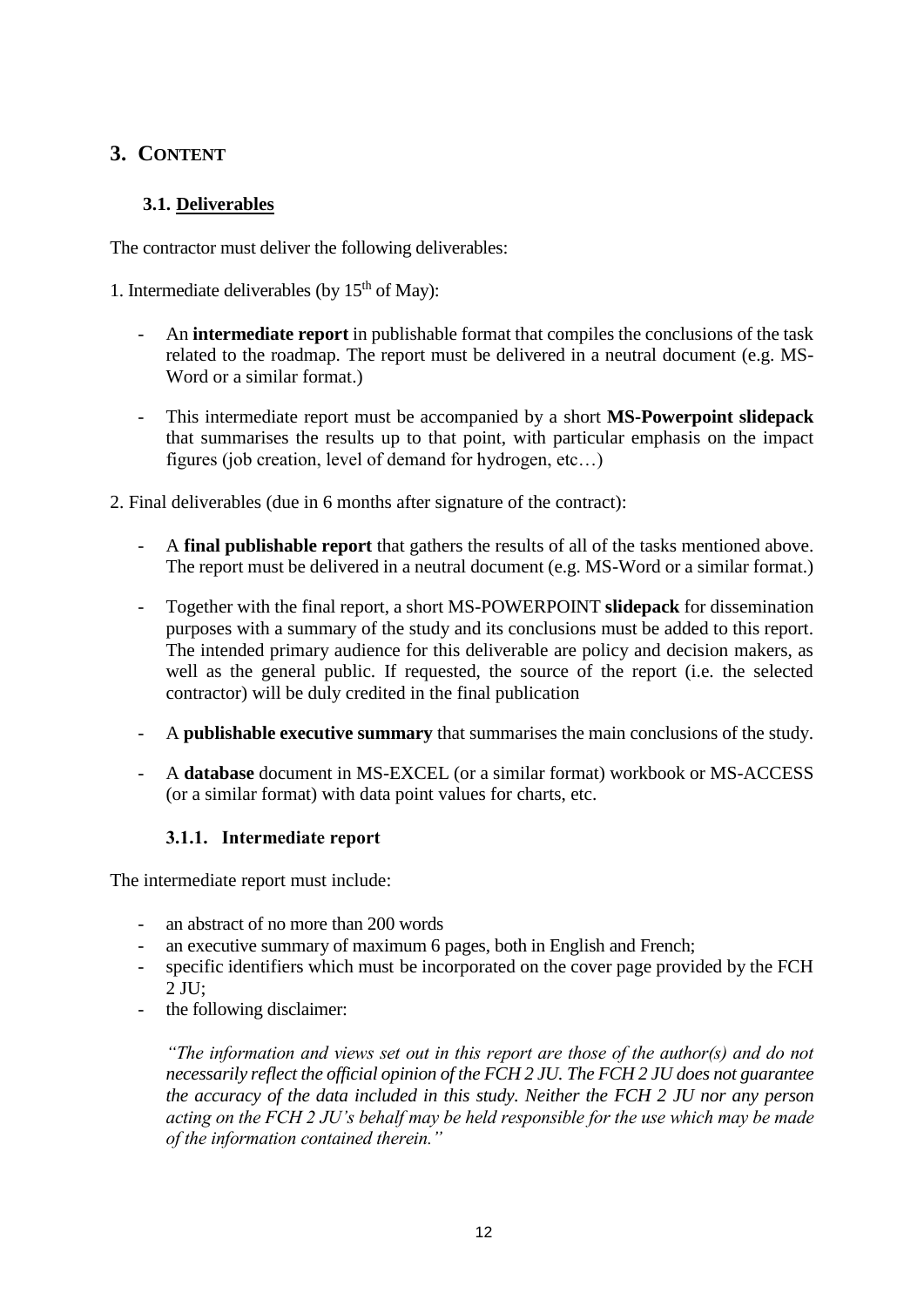# **3.1.2. Final report**

The final study report must include:

- an abstract of no more than 200 words
- an executive summary of maximum 6 pages, both in English and French;
- specific identifiers which must be incorporated on the cover page provided by the FCH  $2$  JU:
- the following disclaimer:

*"The information and views set out in this report are those of the author(s) and do not necessarily reflect the official opinion of the FCH 2 JU. The FCH 2 JU does not guarantee the accuracy of the data included in this study. Neither the FCH 2 JU nor any person acting on the FCH 2 JU's behalf may be held responsible for the use which may be made of the information contained therein."* 

#### **3.1.3. Publishable executive summary**

The publishable executive summary must be provided in both in English and French and must include:

- specific identifiers which must be incorporated on the cover page provided by the FCH 2 JU;
- the following disclaimer:

*"The information and views set out in this report are those of the author(s) and do not necessarily reflect the official opinion of the FCH 2 JU. The FCH 2 JU does not guarantee the accuracy of the data included in this study. Neither the FCH 2 JU nor any person acting on the FCH 2 JU's behalf may be held responsible for the use which may be made of the information contained therein."* 

#### <span id="page-12-0"></span>**3.2. Terms of payment**

Payments shall be made in accordance with Articles I.5 and II.21 of the Draft Service Contract (annexed to the Invitation to tender).

Pre-financing is not applicable.

An interim payment of 50 % of the total price may be claimed following the submission of the interim deliverables as detailed in section 3.1.

Final payment consisting of the remaining 50% of the total price may be claimed following the completion and acceptance of all final deliverables described in Section 3.1.

Payments shall be executed only if the Contractor has fulfilled all his contractual obligations by the date on which the invoice is submitted.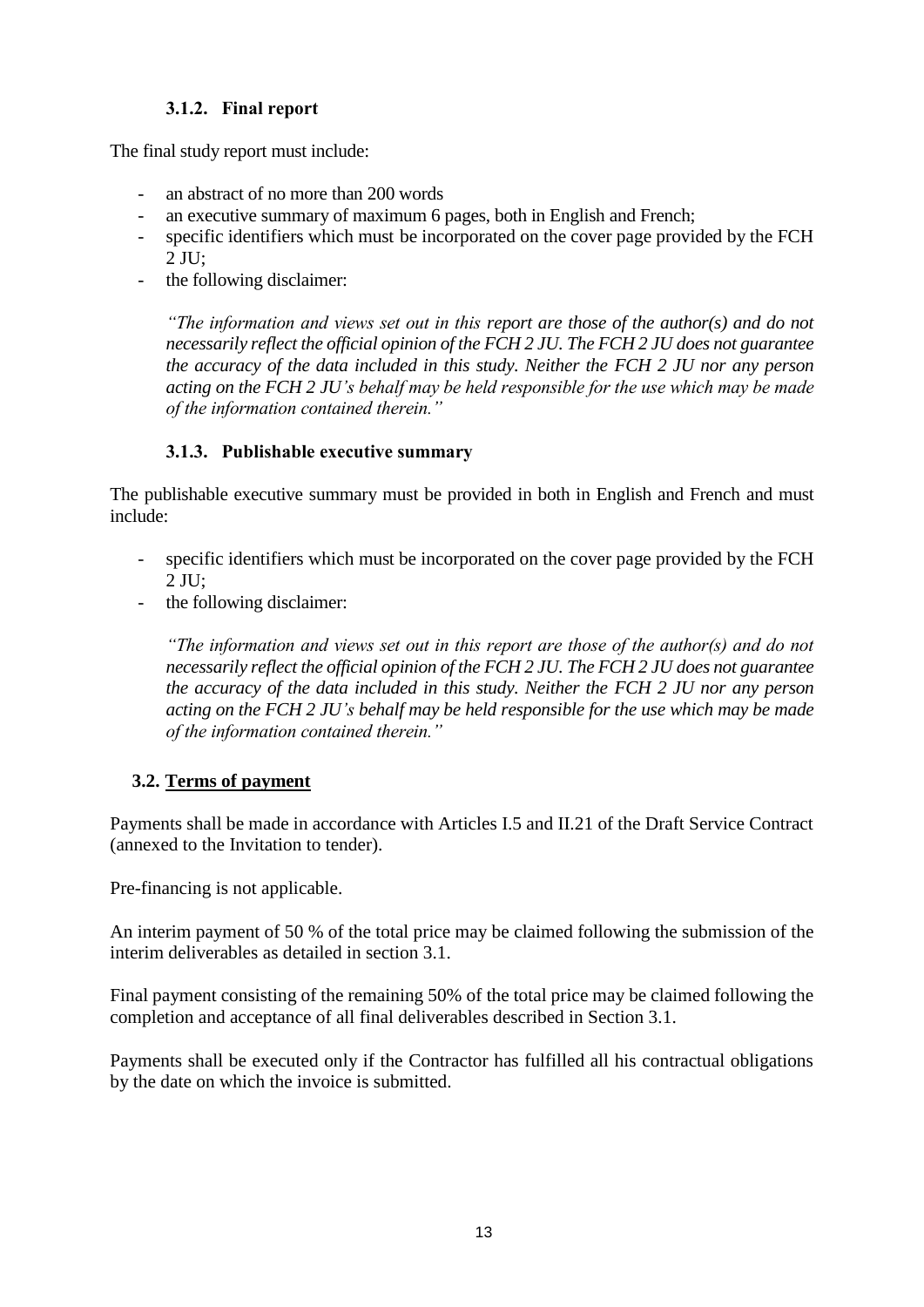# <span id="page-13-0"></span>**4. EVALUATION AND AWARD**

The evaluation is based solely on the information provided in the submitted tender. It involves the following:

- Verification of non-exclusion of tenderers on the basis of the exclusion criteria
- Selection of tenderers on the basis of selection criteria
- Verification of compliance with the minimum requirements set out in these tender specifications
- Evaluation of tenders on the basis of the award criteria

The FCH 2 JU may reject abnormally low tenders, in particular if it established that the tenderer or a subcontractor does not comply with applicable obligations in the fields of environmental, social and labour law.

The tenders will be assessed in the order indicated above. Only tenders meeting the requirements of one step will pass on to the next step.

#### <span id="page-13-1"></span>**4.1. Verification of non-exclusion**

**All tenderers must provide a declaration on honour (see Annex I),** signed and dated by an authorised representative, **stating that they are not in one of the situations of exclusion** listed in that declaration on honour.

In case of joint tender, **each member of the group must provide a declaration on honour** signed by an authorised representative.

In case of subcontracting, **all subcontractors whose share of the contract is above 10 %** and/or whose capacity is necessary to fulfil the selection criteria must provide a declaration on honour signed by an authorised representative.

The Contracting Authority reserves the right to verify whether the successful tenderer is in one of the situations of exclusion by requiring the supporting documents listed in the declaration of honour.

The **successful tenderer** must provide the documents mentioned as supporting evidence in the declaration on honour **before signature of the contract** and within a deadline given by the contracting authority. This requirement applies to each member of the group in case of joint tender and to subcontractors whose share of the contract is above 10%.

The obligation to submit supporting evidence does not apply to international organisations.

A tenderer (or a member of the group in case of joint tender, or a subcontractor) is not required to submit the documentary evidence if it has already been submitted for another procurement procedure and provided the documents were issued not more than one year before the date of their request by the contracting authority and are still valid at that date. In such cases, the tenderer must declare on its honour that the documentary evidence has already been provided in a previous procurement procedure, indicate the reference of the procedure and confirm that that there has been no change in its situation.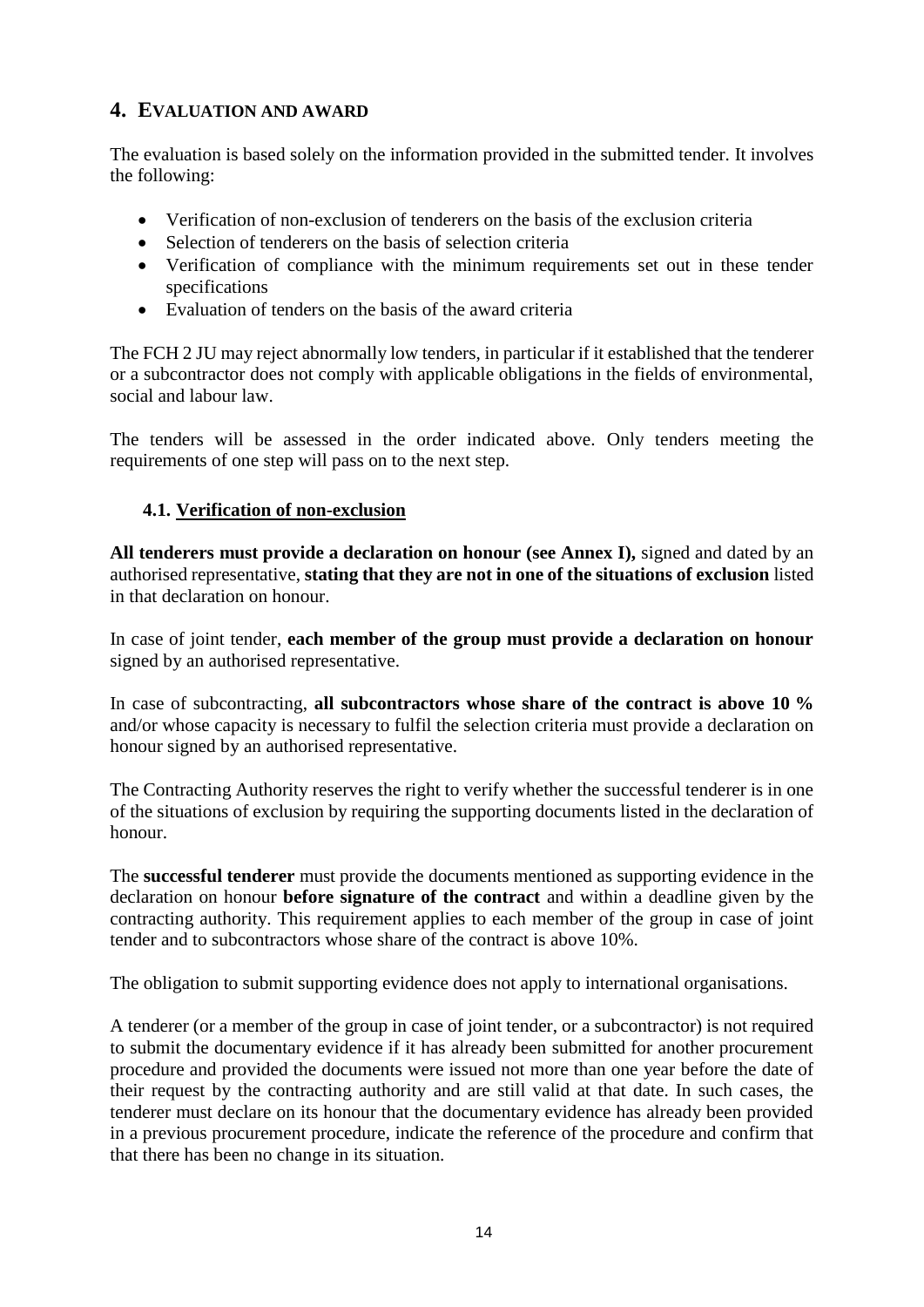A tenderer (or a member of the group in case of joint tender, or a subcontractor) is not required to submit a specific document if the contracting authority can access the document in question on a national database free of charge.

# <span id="page-14-0"></span>**4.2. Selection criteria**

Tenderers must prove their legal, regulatory, economic, financial, technical and professional capacity to carry out the work subject to this procurement procedure.

The tenderer may rely on the capacities of other entities, regardless of the legal nature of the links which it has with them. It must in that case prove to the Contracting Authority that it will have at its disposal the resources necessary for performance of the contract, for example by producing an undertaking on the part of those entities to place those resources at its disposal.

The tender must include the proportion of the contract that the tenderer intends to subcontract.

# **4.2.1. Declaration and evidence**

The tenderers (and each member of the group in case of joint tender) and subcontractors whose share of the contract is above 10 % must provide the declaration on honour (see Annex 1), signed and dated by an authorised representative, stating that they fulfil the selection criteria applicable to them individually. For the criteria applicable to the tenderer as a whole the tenderer (sole tenderer or leader in case of joint tender) must provide the declaration on honour stating that the tenderer, including all members of the group in case of joint tender and including subcontractors if applicable, fulfils the selection criteria for which a consolidated assessment will be carried out.

This declaration is part of the declaration used for exclusion criteria (see section 4.1) so only one declaration covering both aspects should be provided by each concerned entity.

The Contracting Authority **will evaluate selection criteria on the basis of:**

- **the declarations on honour and**
- **evidence**

# **required in Section 4.2** ( see the evidence listed below)

Nevertheless, it reserves the right to require other evidence of the legal and regulatory, financial and economic and technical and professional capacity of the tenderers at any time during the procurement procedure and contract performance. In such case the tenderer must provide the requested evidence without delay. The Contracting Authority may reject the tender if the requested evidence is not provided in due time.

A tenderer (or a member of the group in case of joint tender, or a subcontractor) is not required to submit the documentary evidence if it has already been submitted for another procurement procedure and provided the documents were issued not more than one year before the date of their request by the contracting authority and are still valid at that date. In such cases, the tenderer must declare on its honour that the documentary evidence has already been provided in a previous procurement procedure, indicate the reference of the procedure and confirm that that there has been no change in its situation.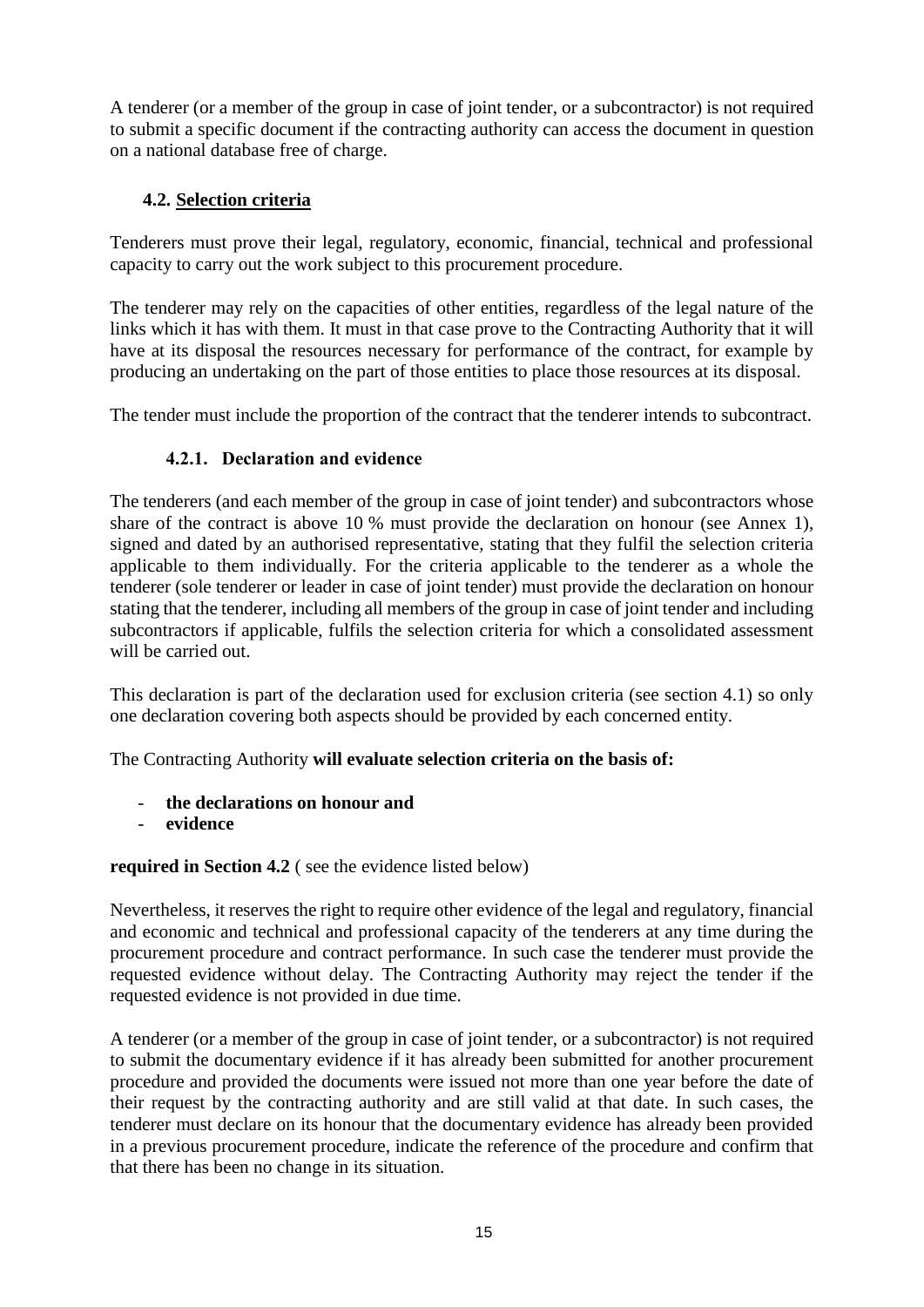A tenderer (or a member of the group in case of joint tender, or a subcontractor) is not required to submit a specific document if the contracting authority can access the document in question on a national database free of charge.

# **4.2.2. Legal and regulatory capacity**

Tenderers must prove that they are allowed to pursue the professional activity necessary to carry out the work subject to this call for tenders. The tenderer (including each member of the group in case of joint tender) must provide the following information in its tender if it has not been provided with the Legal Entity Form:

- For legal persons, a legible copy of the notice of appointment of the persons authorised to represent the tenderer in dealings with third parties and in legal proceedings, or a copy of the publication of such appointment if the legislation applicable to the legal person requires such publication. Any delegation of this authorisation to another representative not indicated in the official appointment must be evidenced.

- For natural persons, if required under applicable law, a proof of registration on a professional or trade register or any other official document showing the registration number.

#### **4.2.3. Economic and financial capacity criteria**

The tenderer must have the necessary economic and financial capacity to perform this contract until its end. In order to prove their capacity, the tenderer must comply with the following selection criteria.

**Criterion F1:** Turnover of the last two financial years above 400.000 EUR; this criterion applies to the tenderer as a whole, i.e. the combined capacity of all members of a group in case of a joint tender.

#### **Evidence to be provided:**

- Copy of the profit and loss accounts and balance sheet for the last two years for which accounts have been closed from each concerned legal entity;

- Failing that, appropriate statements from banks;

If, for some exceptional reason which the Contracting Authority considers justified, a tenderer is unable to provide one or other of the above documents, it may prove its economic and financial capacity by any other document which the Contracting Authority considers appropriate. In any case, the Contracting Authority must at least be notified of the exceptional reason and its justification. The FCH 2 JU reserves the right to request any other document enabling it to verify the tenderer's economic and financial capacity.

# **4.2.4. Technical and professional capacity criteria and evidence**

#### **A. Criteria relating to tenderers**

Tenderers (in case of a joint tender the combined capacity of all members of the group and identified subcontractors) must comply with the criteria listed below.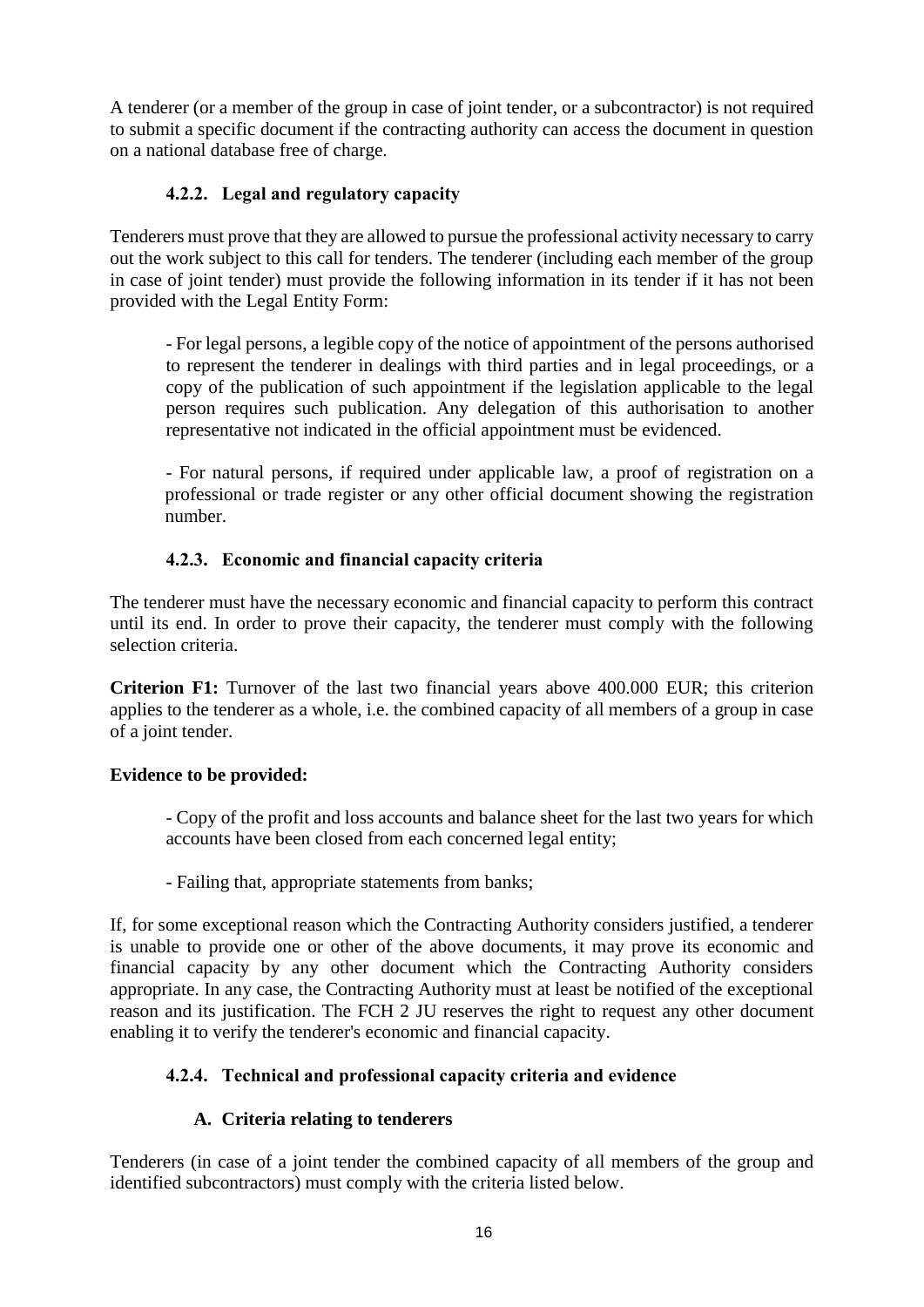The project references indicated below consist in a list of relevant services provided in the past three years, with the sums, dates and clients, public or private, accompanied by statements issued by the clients.

- **Criterion A1**: The tenderer must prove experience in the field of:
- (1) fuel cells and hydrogen sector, as well as in
- (2) survey techniques,
- (3) data collection,

**Evidence A1**: the tenderer must provide references for 3 projects delivered in these fields in the last three years with a minimum value for each project of  $\epsilon$  100.000.

- **Criterion A2**: The tenderer must prove capacity to work in minimum 2 EU official languages including at least English.

**Evidence A2**: the tenderer must provide references for 2 projects delivered in the last three years showing the necessary language coverage.

- **Criterion A3**: The tenderer must prove experience in working and drafting reports in English

**Evidence A3:** the tenderer must provide one document of at least 10 pages (report, study, etc.) in this language that it has drafted and published or delivered to a client in the last two years. The verification will be carried out on 5 pages of the document.

# **B. Criteria relating to the team delivering the service:**

The team delivering the service should include, as a minimum, the following profiles.

Evidence will consist in CVs of the team responsible to deliver the service. Each CV should indicate the intended function in the delivery of the service.

**B1 - Project Manager**: At least 5 years' experience in project management, including overseeing project delivery, quality control of delivered service, client orientation and conflict resolution experience in project of a similar size (at least  $\epsilon$  200.000), with experience in management of team of at least 2 people.

# **Evidence**: CV

 $\overline{a}$ 

**B2 - Language quality check**: at least 2 members of the team should have at least C1 level in the Common European Framework for Reference for Languages<sup>5</sup> in English and French.

**Evidence**: a language certificate or past relevant experience.

Se[e http://www.coe.int/t/dg4/linguistic/Cadre1\\_en.asp](http://www.coe.int/t/dg4/linguistic/Cadre1_en.asp)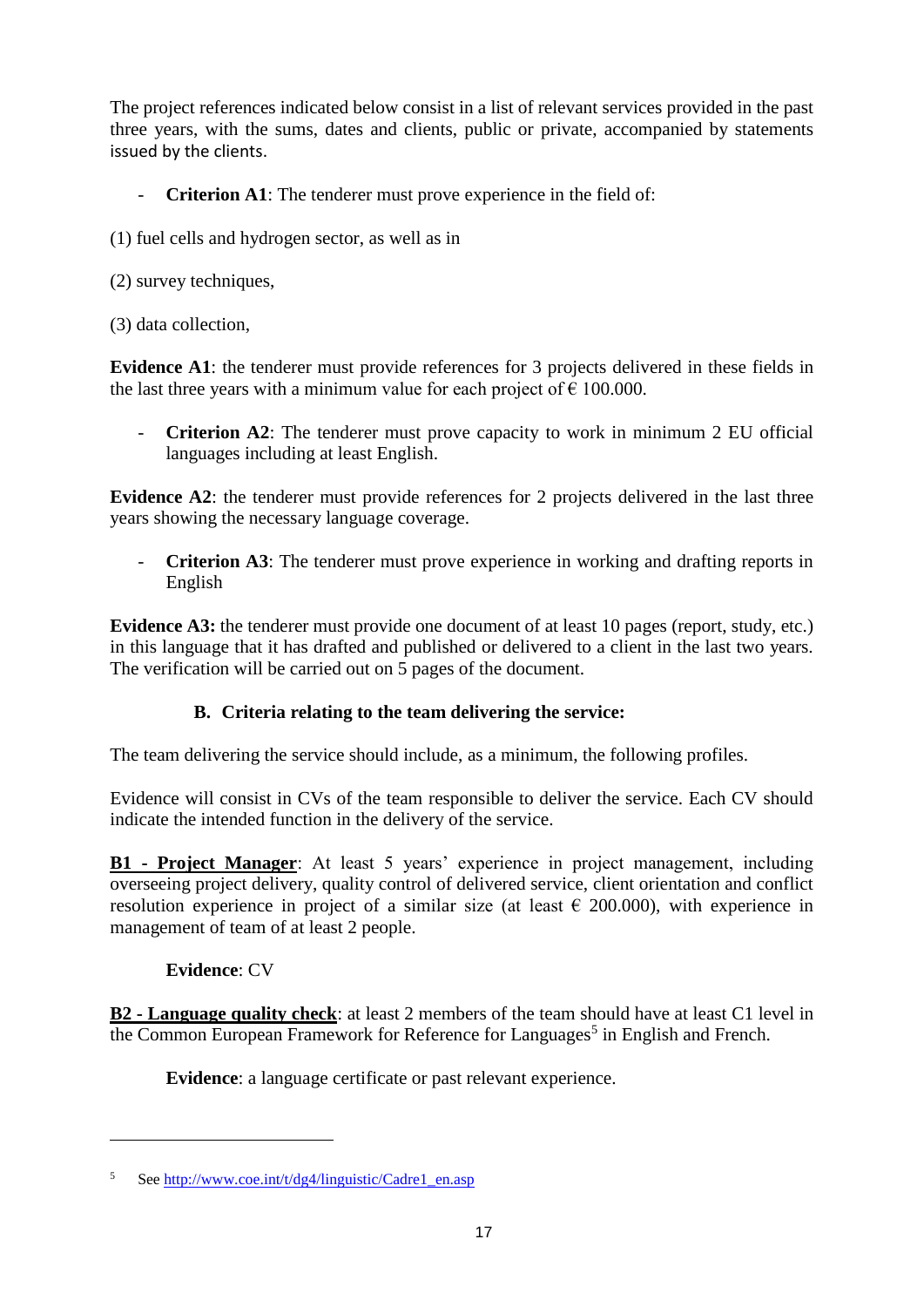**B3 - Team for data collection**: collectively the team should have knowledge of English, French, and proven experience of 3 years in data collection techniques.

**Evidence**: CV and a language certificate or past relevant experience.

#### <span id="page-17-0"></span>**4.3. Award criteria**

The contract will be awarded based on the most economically advantageous tender, according to the 'best price-quality ratio' award method.

The maximum total quality score is 100 points.

The quality of the tender will be evaluated based on the following criteria:

#### **General understanding of the global project (32 points – minimum score 50%)**

Sub-criterion 1.1 (8 points – minimum score 50%):

 $\triangleright$  Shows an understanding of the general objective of the contract and of the working practices with the FCH 2 JU.

Sub-criterion 1.2 (8 points – minimum score 50%):

 $\triangleright$  Shows an understanding of the issues and already defines what success means

Sub-criterion 1.3 (8 points – minimum score 50%):

 $\triangleright$  Already shows analysis and provides first insights that are useful in the approach

Sub-criterion 1.4 (8 points – minimum score 50%):

- $\triangleright$  Adds own aspects/views has added unexpected elements that are meaningful to achieve success
- **Quality of the proposed methodology** (48 points minimum score 50%)

Sub-criterion 2.1 (10 points – minimum score 50%):

- $\triangleright$  Provides a detailed description of project organisation and management
- Sub-criterion 2.2 (10 points minimum score 50%)

 $\triangleright$  Clearly defines scope, timeline, milestones and deliverables of work done

Sub-criterion 2.3 (10 points – minimum score 50%):

 $\triangleright$  Clearly articulates approach/methodology to achieve objectives